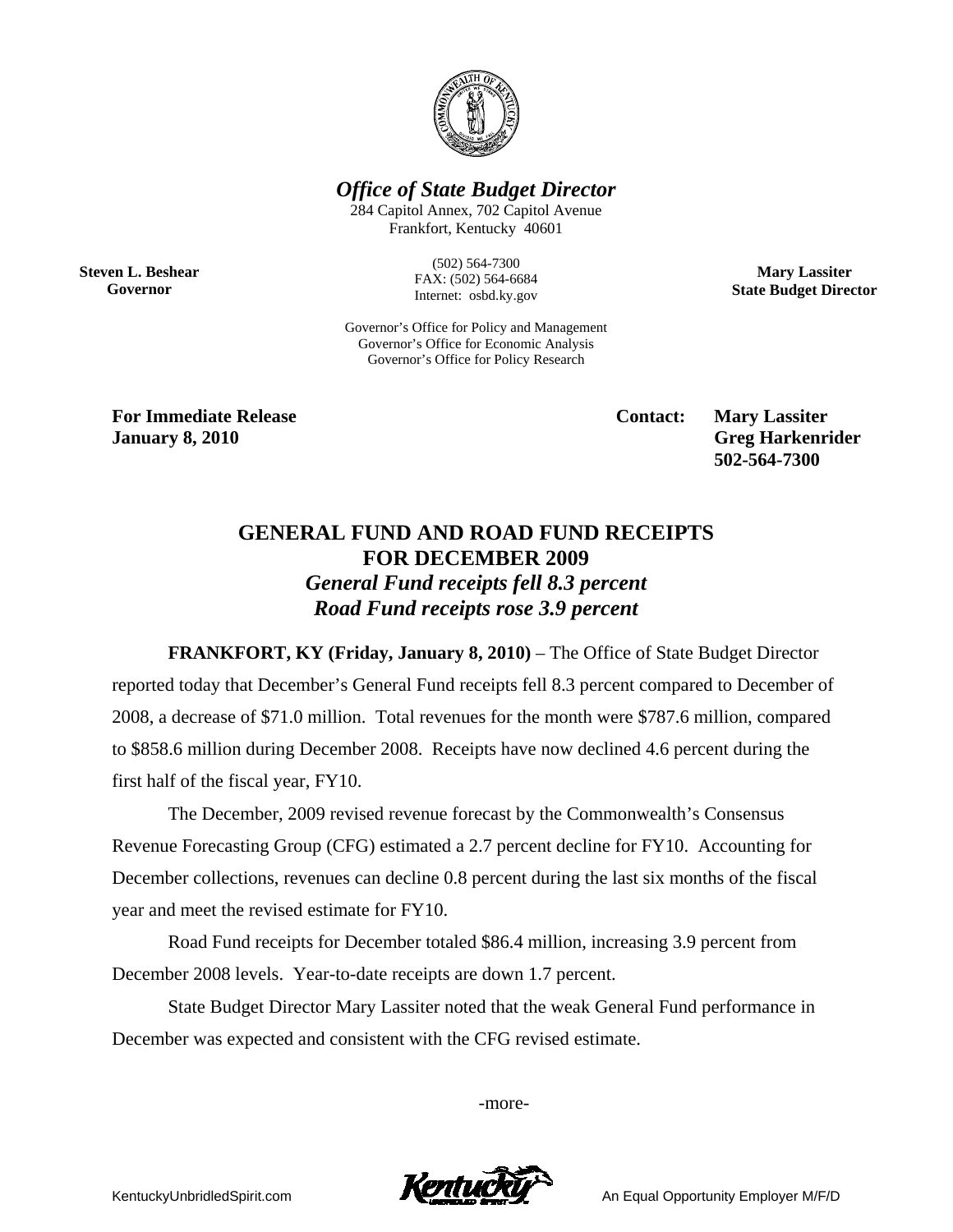"December's negative revenue report is a stark reminder that recessionary economic times continue to prevail, and the economic recovery predicted by the CFG will not occur immediately. While the precise timing of the recovery was not predicted, the CFG did express caution that employment and income declines would continue to linger well into the early part of 2010."

Sales and use taxes, combined with the individual income tax collections, make up approximately 75 percent of total General Fund revenues, and they continued to exhibit considerable weakness in December, falling \$54.8 million compared to the previous year. For the first half of the fiscal year these taxes are off a combined 6.8 percent.

Among the major accounts:

- Sales and use tax receipts fell 8.2 percent in December, and are off 5.6 percent for the year.
- Corporation income tax receipts declined 36.0 percent and are down 36.6 percent for the year.
- Individual income tax collections fell 11.4 percent. Both withholding of payroll taxes and estimated tax payments showed considerable weakness in December. Year-todate receipts are down 7.7 percent.
- Property tax collections rose 14.2 percent, and are up 5.2 percent for the year-to-date.
- Cigarette tax receipts increased 77.4 percent, and are up 74.7 percent for the year, consistent with the recent trends following the rate increase in April 2009.
- Coal severance tax receipts decreased 5.9 percent in a continuation of the recent trend downward, posting an 11.1 percent decline year-to-date.

Road Fund receipts increased 3.9 percent in December with collections of \$86.4 million. Revised Road Fund estimates call for an increase in revenues of 0.6 percent for the fiscal year. Based on year-to-date tax collections, revenues must increase by 2.9 percent for the remainder of FY10 to meet the estimate. Lassiter noted that the Road Fund is finally showing signs of life after nearly two years of constant declines. "Motor fuels receipts are growing, albeit slowly, and motor vehicle usage tax receipts appear to have stabilized".

Among the accounts, motor fuels rose 0.5 percent. Motor vehicle usage revenue fell 0.2 percent. License and privilege receipts grew 2.5 percent on strength in the weight distance tax.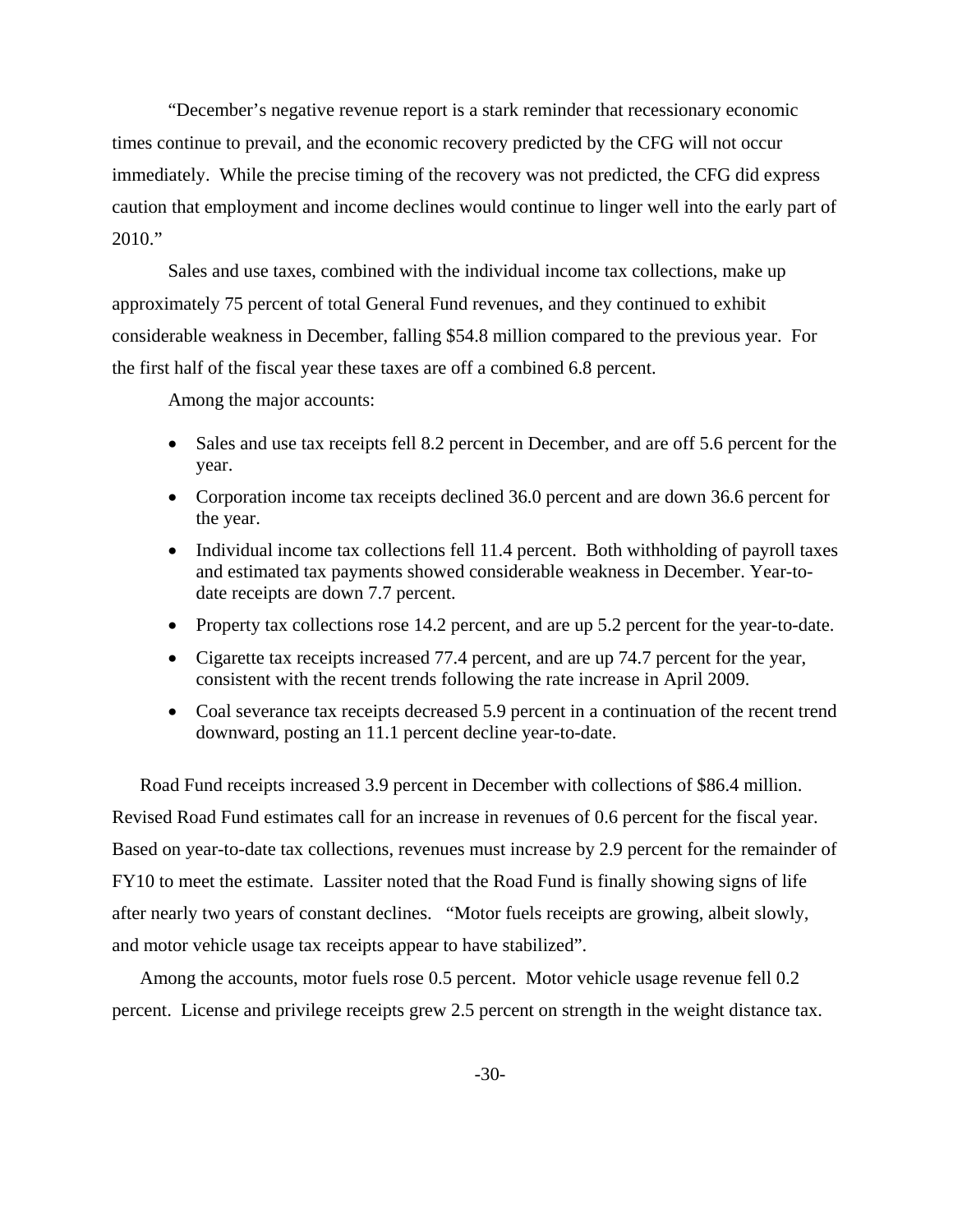## **KENTUCKY STATE GOVERNMENT REVENUE 1. GENERAL FUND REVENUE**

|                                      |                  | <b>DECEMBER</b>        |                      |                          | <b>JULY THROUGH DECEMBER</b> |                   |  |
|--------------------------------------|------------------|------------------------|----------------------|--------------------------|------------------------------|-------------------|--|
|                                      | 2009             | 2008                   | % Change             | FY 2010                  | FY 2009                      | % Change          |  |
| <b>TOTAL GENERAL FUND</b>            | \$787,644,999    | \$858,594,467          | $-8.3%$              | \$4,130,818,311          | \$4,328,293,412              | $-4.6%$           |  |
| <b>Tax Receipts</b>                  | \$765,876,937    | \$822,246,951          | $-6.9%$              | \$3,971,401,533          | \$4,175,841,971              | $-4.9%$           |  |
| Sales and Gross Receipts             | \$265,725,645    | \$274,843,811          | $-3.3%$              | \$1,667,630,417          | \$1,683,237,924              | $-0.9%$           |  |
| <b>Beer Consumption</b>              | 434,334          | 444,597                | $-2.3%$              | 3,912,229                | 3,369,932                    | 16.1%             |  |
| <b>Beer Wholesale</b>                | 3,844,969        | 3,538,353              | 8.7%                 | 26,219,143               | 27,082,448                   | $-3.2%$           |  |
| Cigarette                            | 23,165,442       | 13,059,341             | 77.4%                | 141,487,351              | 80,988,461                   | 74.7%             |  |
| <b>Distilled Spirits Case Sales</b>  | 9,091            | 8,163                  | 11.4%                | 54,476                   | 54,279                       | 0.4%              |  |
| <b>Distilled Spirits Consumption</b> | 886,656          | 793,203                | 11.8%                | 5,383,695                | 5,341,094                    | 0.8%              |  |
| <b>Distilled Spirits Wholesale</b>   | 2,327,462        | 2,197,459              | 5.9%                 | 13,768,486<br>40,108,708 | 13,843,764                   | $-0.5%$           |  |
| Insurance Premium<br>Pari-Mutuel     | 1,955<br>153,768 | 3,043<br>322,517       | $-35.8%$<br>$-52.3%$ | (1.076.588)              | 40,636,852<br>1.947.492      | $-1.3%$<br>$---$  |  |
| Race Track Admission                 | 20,955           | 55,540                 | $-62.3%$             | 137,878                  | 193,657                      | $-28.8%$          |  |
| Sales and Use                        | 226,675,168      | 246,901,560            | $-8.2%$              | 1,384,808,452            | 1,467,722,393                | $-5.6%$           |  |
| <b>Wine Consumption</b>              | 227,098          | 202,395                | 12.2%                | 1,207,468                | 1,175,095                    | 2.8%              |  |
| Wine Wholesale                       | 1,186,698        | 1,015,537              | 16.9%                | 6,098,894                | 6,118,491                    | $-0.3%$           |  |
| <b>Telecommunications Tax</b>        | 5,196,671        | 5,583,710              | $-6.9%$              | 34,770,933               | 30,315,118                   | 14.7%             |  |
| <b>Other Tobacco Products</b>        | 1,584,228        | 718,392                | 120.5%               | 10,565,582               | 4,448,848                    | 137.5%            |  |
| <b>Floor Stock Tax</b>               | 11,150           | 0                      | $---$                | 183,709                  | 0                            |                   |  |
| License and Privilege                | \$47,358,636     | \$47,135,616           | 0.5%                 | \$221,041,335            | \$230.592.997                | $-4.1%$           |  |
| Alc. Bev. License Suspension         | 69,450           | 16,200                 | 328.7%               | 205,775                  | 163,500                      | 25.9%             |  |
| Coal Severance                       | 23,820,763       | 25,325,443             | $-5.9%$              | 131,827,275              | 148,223,817                  | $-11.1%$          |  |
| <b>Corporation License</b>           | 558,944          | 925,087                | $-39.6%$             | 1,667,129                | 4,155,833                    | $-59.9%$          |  |
| Corporation Organization             | 0                | 15                     | $-100.0%$            | 123,650                  | 34,065                       | 263.0%            |  |
| <b>Occupational Licenses</b>         | 3,982            | 12,097                 | $-67.1%$             | 73,020                   | 105,223                      | $-30.6%$          |  |
| Oil Production                       | 628,510          | 596,150                | 5.4%                 | 3,541,827                | 6,272,893                    | $-43.5%$          |  |
| Race Track License                   | 58,800           | 117.825                | $-50.1%$             | 218,000                  | 298,200                      | $-26.9%$          |  |
| <b>Bank Franchise Tax</b>            | 645,177          | (151, 242)             | $---$                | (428, 141)               | (5,214,080)                  |                   |  |
| <b>Driver License Fees</b>           | 41,488           | 38,579                 | 7.5%                 | 298,860                  | 305,566                      | $-2.2%$           |  |
| <b>Minerals Severance</b>            | 1,576,979        | 1,309,912              | 20.4%                | 7,894,807                | 8,221,077                    | $-4.0%$           |  |
| <b>Natural Gas Severance</b>         | 1,496,745        | 4,207,178              | $-64.4%$             | 8,951,520                | 25,927,924                   | $-65.5%$          |  |
| <b>Limited Liability Entity</b>      | 18,457,798       | 14,738,372             | 25.2%                | 66,667,614               | 42,098,978                   | 58.4%             |  |
| Income                               | \$319,236,642    | \$382,103,581          | $-16.5%$             | \$1,707,267,033          | \$1,900,876,986              | $-10.2%$          |  |
| Corporation                          | 50,441,016       | 78,753,053             | $-36.0%$             | 104,428,337              | 164,632,243                  | $-36.6%$          |  |
| Individual                           | 268,795,625      | 303,350,528            | $-11.4%$             | 1,602,838,697            | 1,736,244,743                | $-7.7%$           |  |
| Property                             | \$125,966,033    | \$110,259,767          | 14.2%                | \$335,972,059            | \$319,222,626                | 5.2%              |  |
| Building & Loan Association          | 0                | $\overline{0}$         |                      | 91,143                   | 209,366                      | -56.5%            |  |
| General - Real                       | 82,123,923       | 68,195,836             | 20.4%                | 173,668,519              | 151,279,234                  | 14.8%             |  |
| General - Tangible                   | 38,669,737       | 35,948,742             | 7.6%                 | 107,140,251              | 118,729,337                  | $-9.8%$           |  |
| <b>Omitted &amp; Delinquent</b>      | 2,618,263        | 1,153,534              | 127.0%               | 13,552,140               | 11,150,021                   | 21.5%             |  |
| <b>Public Service</b>                | 2,554,109        | 4,917,884              | $-48.1%$             | 40,829,052               | 37,227,275                   | 9.7%              |  |
| Other                                | 0                | 43,770                 | $-100.0%$            | 690,953                  | 627,394                      | 10.1%             |  |
| Inheritance                          | \$4,807,105      | \$3.931.098            | 22.3%                | 22,252,097               | 22.018.343                   | 1.1%              |  |
| Miscellaneous                        | \$2,782,877      | \$3,973,077            | $-30.0%$             | \$17,238,593             | \$19,893,095                 | $-13.3%$          |  |
| <b>Legal Process</b>                 | 1,582,735        | 1,693,258<br>2,279,819 | $-6.5%$              | 11,304,004               | 12, 152, 217                 | $-7.0%$           |  |
| T. V. A. In Lieu Payments<br>Other   | 1,200,142<br>0   | 0                      | $-47.4%$<br>---      | 5,934,096<br>493         | 7,733,042<br>7,837           | $-23.3%$<br>$---$ |  |
| <b>Nontax Receipts</b>               | \$21,711,704     | \$36,310,356           | $-40.2%$             | \$158,006,853            | \$151,807,746                | 4.1%              |  |
| <b>Departmental Fees</b>             | 1,769,341        | 2,486,982              | $-28.9%$             | 11,775,589               | 13,664,859                   | $-13.8%$          |  |
| <b>PSC Assessment Fee</b>            | 33,255           | 5,643                  | 489.3%               | 8,255,969                | 9,356,882                    | $-11.8%$          |  |
| Fines & Forfeitures                  | 2,121,239        | 2,051,933              | 3.4%                 | 15,199,166               | 14,294,692                   | 6.3%              |  |
| Interest on Investments              | 63,072           | 232,302                | $-72.8%$             | 423,750                  | 2,078,927                    | $-79.6%$          |  |
| Lottery                              | 16,500,000       | 16,500,000             | 0.0%                 | 93,000,000               | 91,500,000                   | 1.6%              |  |
| Sale of NO <sub>x</sub> Credits      | 0                | 0                      | ---                  | 601,430                  | 0                            | $\overline{a}$    |  |
| Miscellaneous                        | 1,224,797        | 15,033,496             | $-91.9%$             | 28,750,948               | 20,912,386                   | 37.5%             |  |
| Redeposit of State Funds             | \$56,357         | \$37,159               | 51.7%                | 1,409,924                | 643,695                      | 119.0%            |  |